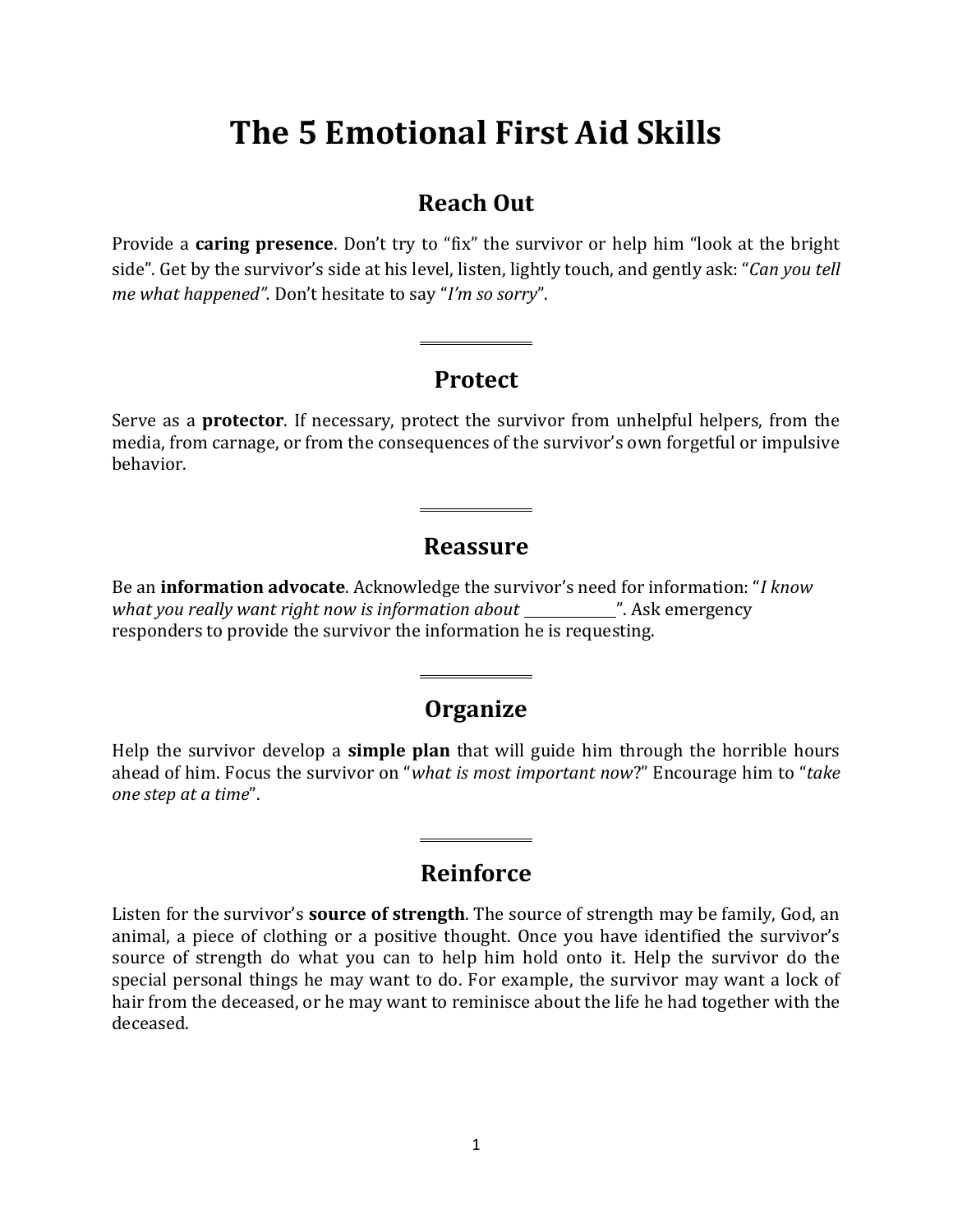# **Skill #1: Reaching Out**

### **I. The Goal of Reaching Out**

To make contact and establish rapport with the survivor so that he feels connected to someone who cares.

# **II. How to Reach Out**

A. Provide a **Caring Presence.** Being there with the survivor quietly is what is most important.

# B. Scan for the **forgotten victims**.

- Forgotten victims are those easily overlooked. They may include those who are quiet, witnesses, children or citizen rescuers.
- Acknowledge forgotten victims: "*this must be difficult for you*".
- C. Invite the survivor to **tell you his story** ("*Can you tell me what happened?*").
- D. Actively **Listen**
	- "*It sounds like what you are saying is* . . ."
	- "It seems to me that you are feeling \_\_\_\_\_\_\_\_\_\_\_\_\_\_\_\_\_."
- E. **Empathize** ("*I'm so sorry*.")
- F. Use a **soft tone** of voice.
- G. Practice **silence**.
- H. Reach out non verbally. **A light touch** on the back or shoulder can be very comforting. Don't rub or pat.
- I. Give the survivor **permission to hurt:** "*It's Ok to cry*"
- J. Take the initiative to do the **little things** to help the survivor (feed a pet, for example).
- K. Again, remember the power of a **Caring Presence**. Don't try to "fix" the survivor. Just "be there".

# **III. What Not to Do/Say**

- A. "*It will be better tomorrow*."
- B. "*I know how you feel*."
- C. Don't avoid the survivor because you can't **Do** anything.
- D. **Don't take over**. Remember, the goal is to help the survivor regain a sense of control.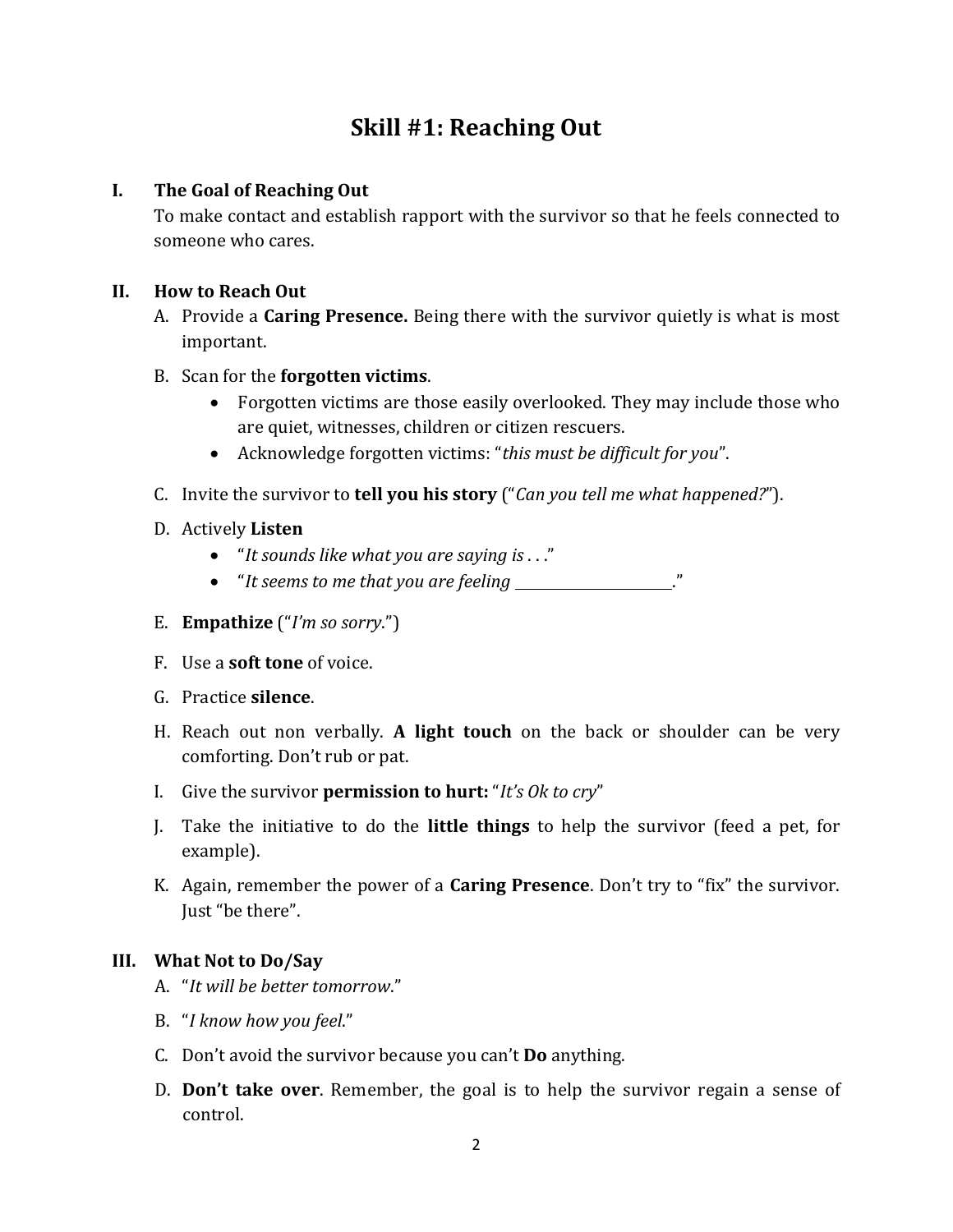# **\*\*\*QUOTE\*\*\***

**"When we honestly ask ourselves which persons in our lives mean the most to us, we often find that it is those, who, instead of giving advice, solutions or cures, have chosen rather to share our pain and touch our wounds with a tender and gentle hand. The friend who can be silent with us is a moment of despair and confusion, who can stay with us in an hour of grief and bereavement, who can tolerate not knowing, no curing, not healing and face with us the reality of our powerlessness, that is the friend who cares."**

*Henri Nouwan*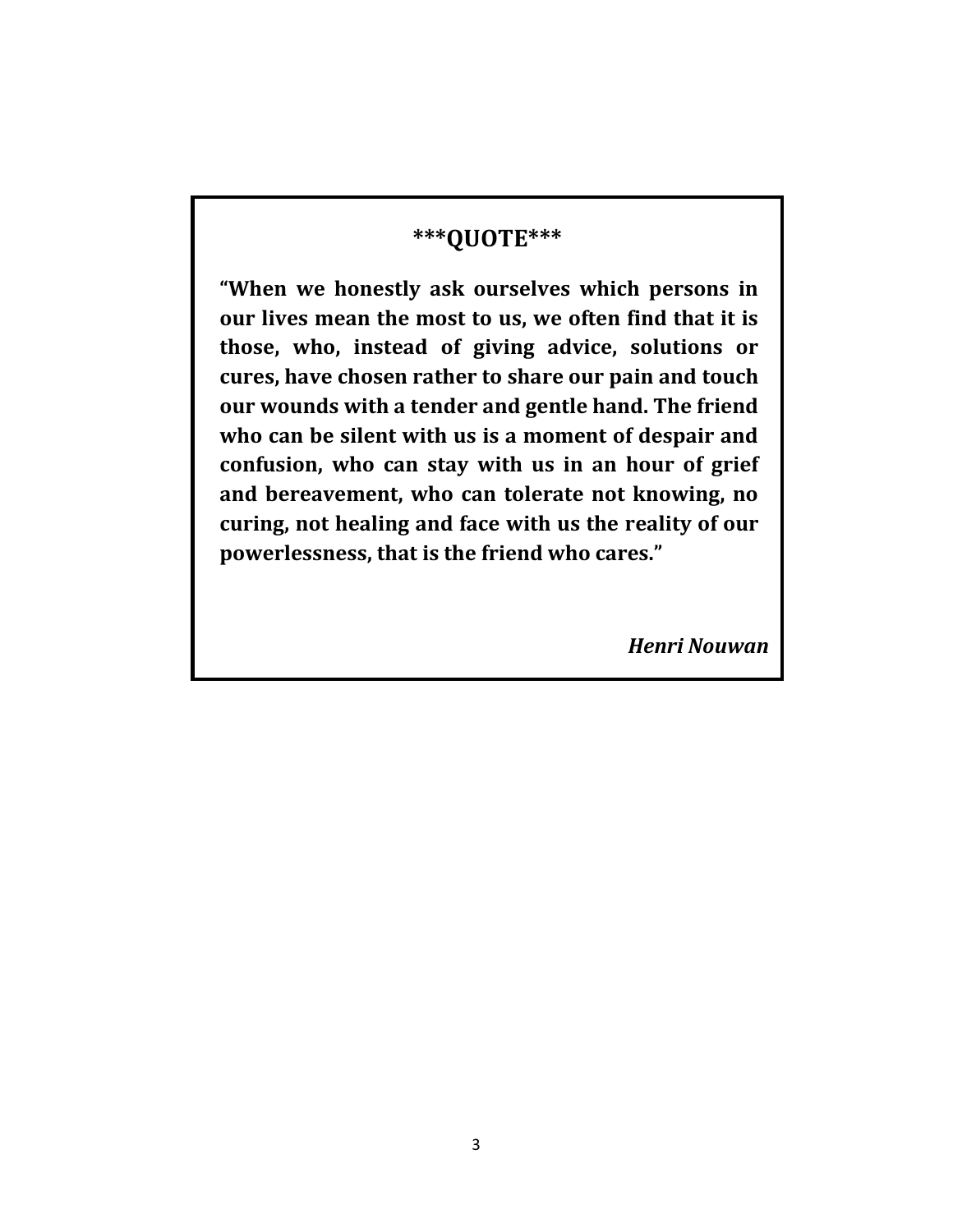# **Skill #2: Protecting**

### **I. The Goal of Protecting**

To protect the survivor from further injury (emotional, physical, financial) which can be inflicted by others or caused by the inability of the survivor to take care of himself.

### **II. How to Protect**

- A. Be aware of and protect the survivor from **outside dangers** (traffic, carnage, gawkers, people trying to take advantage . . .).
- B. **Protect the survivor from himself** (taking impulsive action, driving when in shock, forgetfulness).
- C. Keep the survivor from taking dangerous action by **redirecting** him to an alternative action i.e. "*I understand you want to go and get revenge, but you're son needs you here now*."
- D. Ensure that the survivor is in a **safe, private, warm and protected place**.
- E. Attend to the survivor's **physical needs** (medications, for example).
- F. Advise against **signing contracts**.
- G. Pay special attention to the **vulnerable** (children, elderly and disabled).
- H. Protect the survivor from **disturbing sights**.
- I. Maintain **total situational awareness**. A survivor gets "tunnel vision". Be his eyes and ears.
- J. Be an advocate when necessary. Be the **survivor's voice** and speak up for what he wants/needs.

#### **III. What Not to Do**

- A. **Don't overprotect**. Remember to allow the survivor to exercise as much control of the situation as possible.
- B. **Don't be fooled** because the survivor "looks OK". Often a person who is in shock "looks OK".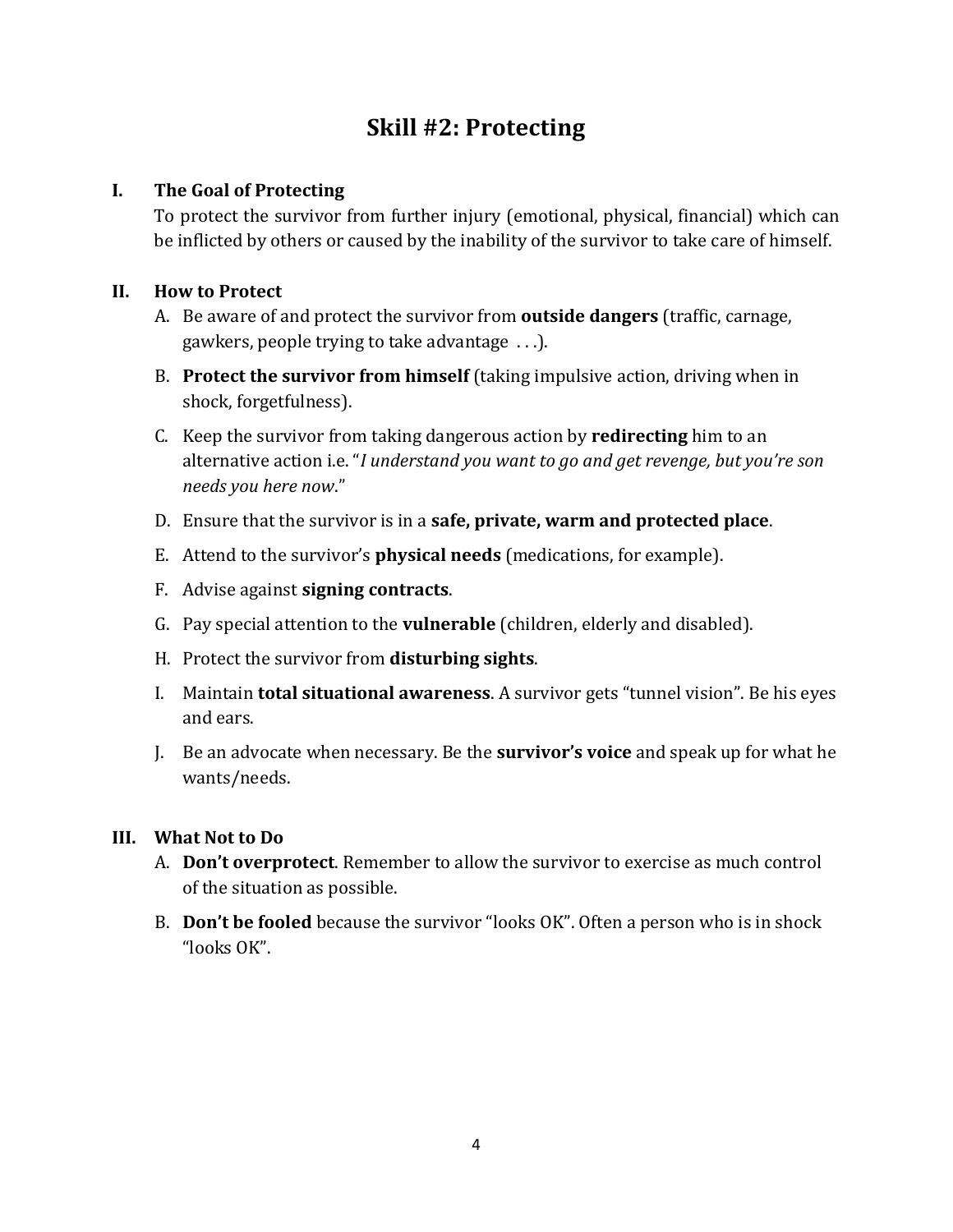# **Skill #3: Reassuring**

### **I. The Goal of Reassuring**

To help the survivor obtain the information he needs in an understandable and timely manner.

#### **II. How to Reassure**

- A. **Acknowledge** the need the survivor has for information ("*I know the most important need you have right now is for information about* "). **Don't placate** the survivor i.e. "*you don't need to know that now*". Recognize how difficult it may be for the survivor to find out "what happened" and "what's happening" from the system (police/fire/hospital personnel). Often emergency personnel do not provide information to survivors because they are busy or because they do not have the information themselves.
- B. Be an **Information Advocate**. Diplomatically remind emergency responders and hospital personnel that "*The survivor wants information*. *When do you think you can talk to him?*"
- C. Obtain information **fit for a survivor**. The survivor may need for you to advocate for information that is clear, devoid of jargon and honest. Information may need to be repeated a number of times.
- D. **Expect denial**. Even when bad news is given to the survivor he may not want to believe it. Be patient. Give the survivor time to gradually accept the "bad news".
- E. Advocate for survivors to be able to actually **"see" what happened**. Survivors may want to see where an accident occurred, or they may want to see their loved one who has died or who is in a hospital bed.
- F. Guilt is a common feeling survivors have. Deal with guilt by actively listening to the survivor's **"whole story"**. Then point out, for example . . .
	- "*You were a wonderful wife*."
	- "*You took care of him for 10 years.*"
	- "*You did everything right after he collapsed*."
- G. **Normalize** the survivor's experience.
	- "*What you are experiencing is really quite normal under these circumstances*."
	- "*This kind of situation would make just about anyone fearful*."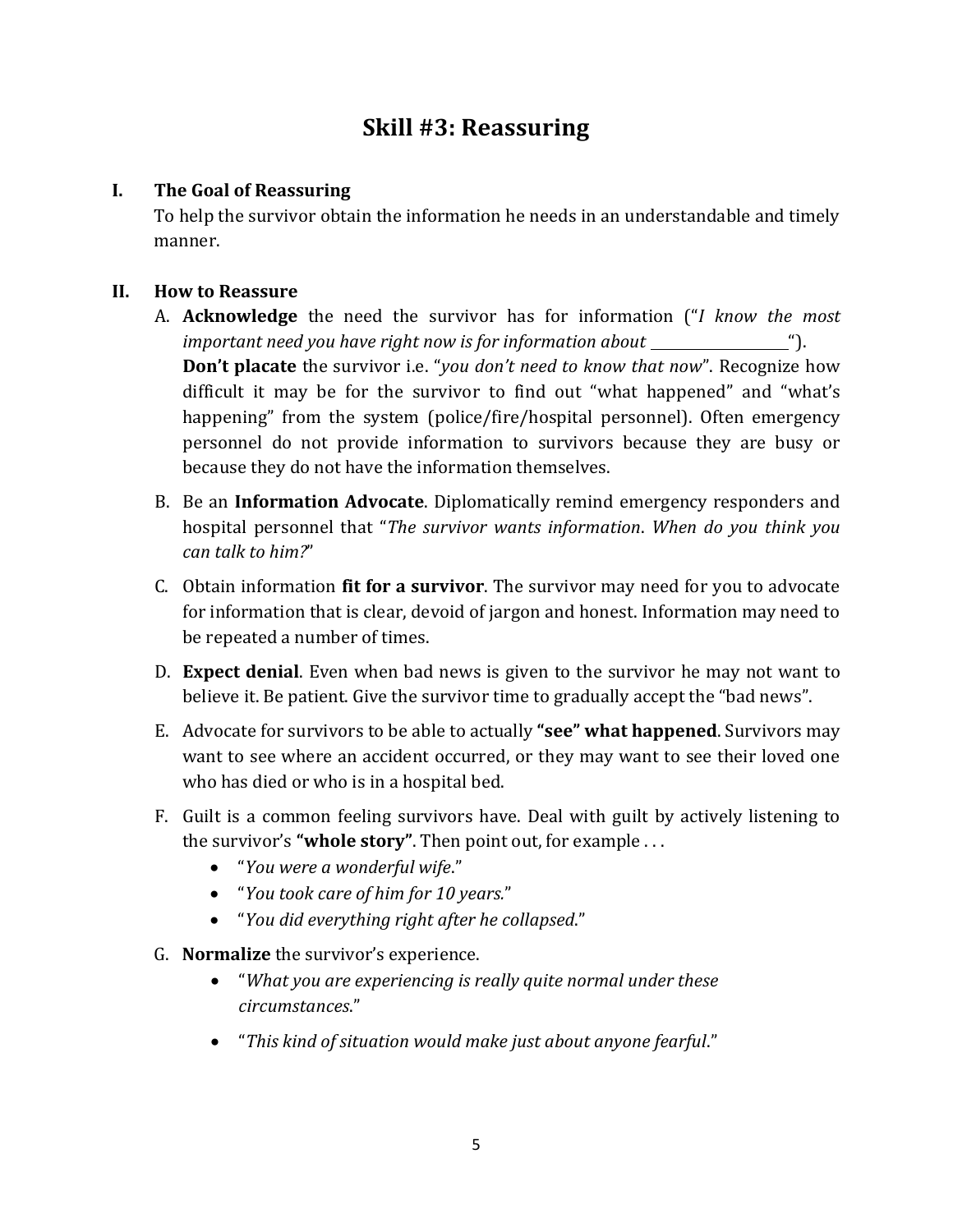#### H. **Normalize the system**.

- Ask emergency responders to explain what they are doing, why they are doing it, and what the survivor can expect.
- I. Provide the survivor with helpful information and **resources for future use**.
- J. Support the survivor's **ongoing quest** for information and understanding. Days or weeks after the tragedy a survivor may want to ask questions of the first responders or of hospital personnel. Help the survivor navigate the system.

#### **III. What Not to Do**

- A. **Don't over-promise**. "*I will get you information now*"
- B. Don't provide **false information** or information you are not sure about. Get emergency officials to provide accurate information.
- C. **Don't alienate emergency responders**. Advocate for the survivor but in a quiet, gentle and diplomatic way.
- D. **Don't minimize** the survivor's need for information i.e. "*Don't worry about it. They know what they are doing*." Acknowledge the need for information. "*I understand your main need now is for information. I will do what I can to help your obtain it*."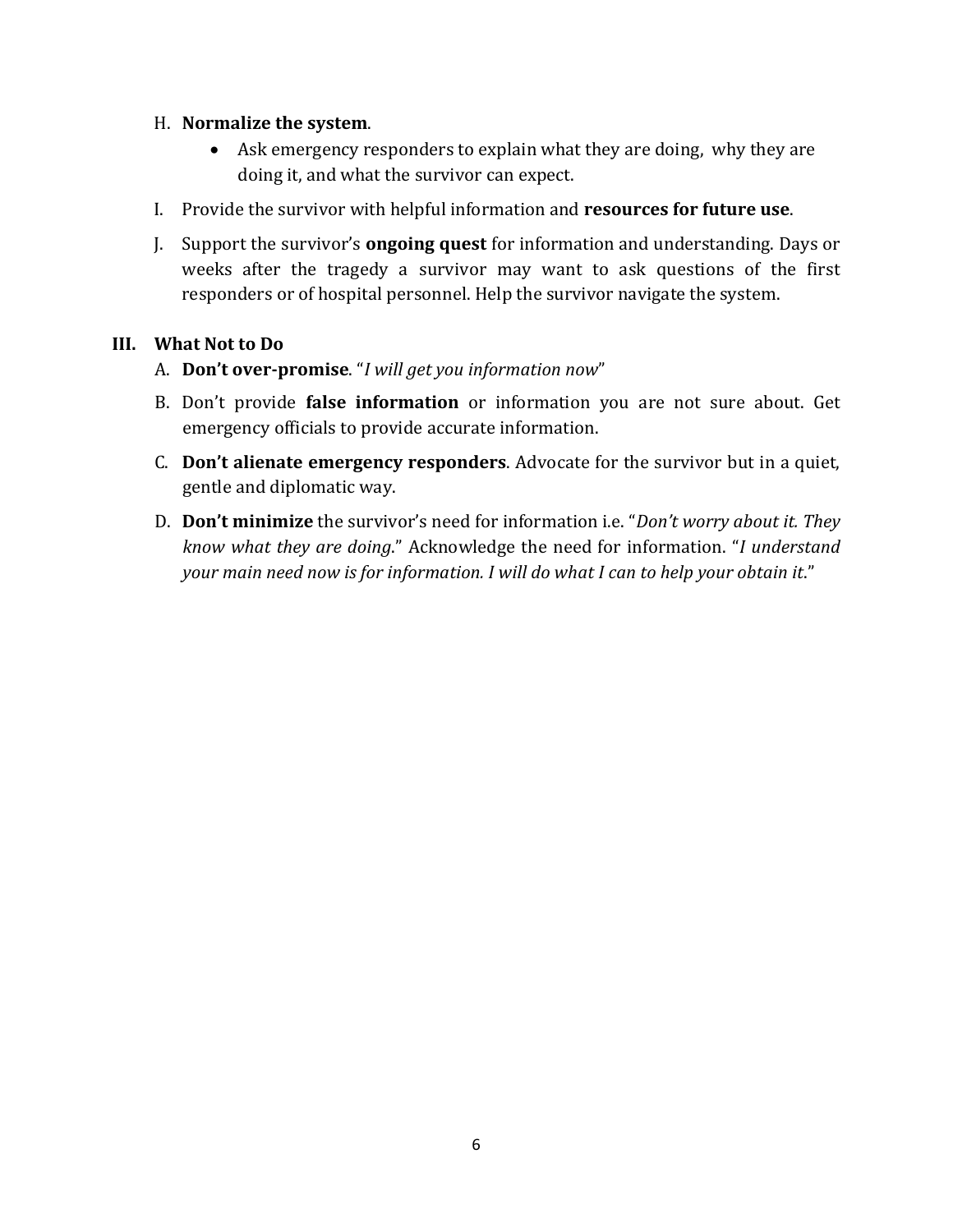# **Skill #4: Organizing**

# **I. The Goal of Organizing**

To help the survivor develop a simple plan so that he can begin taking action and can begin regaining a sense of control over his situation.

# **II. How to Organize**

- A. Appreciate the **multiple demands** confronting the survivor. Survivors often have to deal with "dreadful demands" (what mortuary to use, for example) and at the same time "everyday demands" i.e. picking up the kids at school, for example.
- B. **Be aware of the clue**s that tell you when to begin helping the survivor get organized "*What do I do now*?" or "*It's hard to know where to start*."
- C. **Acknowledge** the confused feelings the survivor may be expressing i.e. "*I understand that you feel overwhelmed and you don't know where to start*."
- D. Gently suggest "*Why don't we come up with a simple plan*?"
- E. **Make a To Do list**, i.e. "*Let's write down the things you feel you need to get done*."
- F. Help the survivor **prioritize** what needs to be done, i.e. "*What is most important to you now*?"
- G. Verbally **summarize the plan** for the survivor, i.e. "*It sounds like what you want to do now is* . . ." Leave the written plan with the survivor as a "To Do" list.
- H. Establish a helping **partnership** with the survivor, i.e. "*How about if you do and I'll do* ."
- I. Be the survivor's **recorder**. Write down important information which the survivor may forget, such as when relatives are arriving and names of doctors.

### **III. What Not to Do**

- A. **Don't over organize**. Watch your rescue fantasies. Some survivors are organizers by nature and will not need your help to develop an action plan.
- B. If you see that the survivor is confused and seems paralyzed, **don't be too passive**. Step in and help him take the next steps.
- C. Don't take the survivor's **anger and frustration** personally.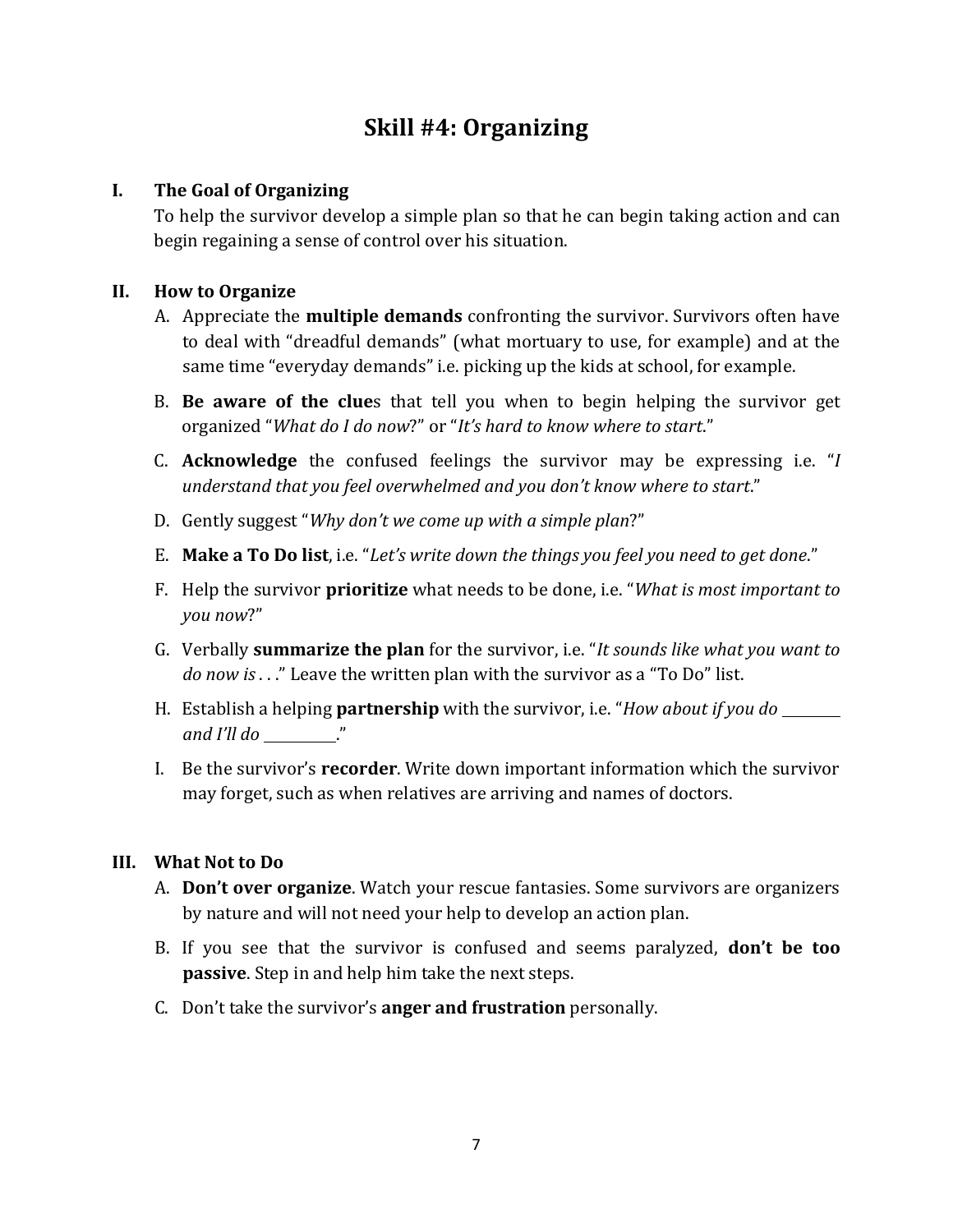# **Skill #5: Reinforcing**

# **I. The Goal of Reinforcing**

To identify the survivor's source of strength, and then to do what it takes to help him obtain or hold onto that source of strength.

#### **II. How to Reinforce**

- A. Effective helpers must believe that **human beings are survivors.** You must trust that the survivor you are helping has a source of strength which will enable him to survive the tragic event. Before beginning to help the survivor, reinforce this belief in yourself.
- B. **Listen** for the survivor's source of strength. If you listen you will obtain clues about what the survivor's source of strength is. You may hear clues like . . .
	- "*Where is my brother?*"
	- "*This must be God's will*."
	- "*At least we are all alive*."
	- "*I can't find my dog*."
- C. Be aware of **potential sources of strength**. Everyone's source of strength differs in times of tragedy. Common sources of strength include . . .
	- God • Humor Familiar religious and
	- Family • Reminiscing
- cultural rituals
- Animals • Precious articles • Keeping busy
- Circumstances of a death ("*he died doing what he loved.*")
- D. Encourage the survivor to **reminisce,** i.e. "*Can you tell me about your husband*?" or "*How did you and your husband meet*?"
- E. Assist in summoning the survivor's **social support system**; ask: "*Who would you like to be here with you now*?"
- F. Encourage the survivor to stay in **familiar surroundings with familiar people**. Don't push to have the survivor leave the scene or their home unless it's unsafe.
- G. Help the survivor practice their **religious beliefs and cultural customs**. Offer to call clergy to the home or scene. If you are in a hospital setting, advocate with the hospital for their assistance i.e. "*is there a room in this hospital we can use to spend time with the deceased*?"
- H. Don't let well intentioned helpers **"steal"** the survivor's source of strength. For example, neighbors may want to take the survivor's children or a pet away from